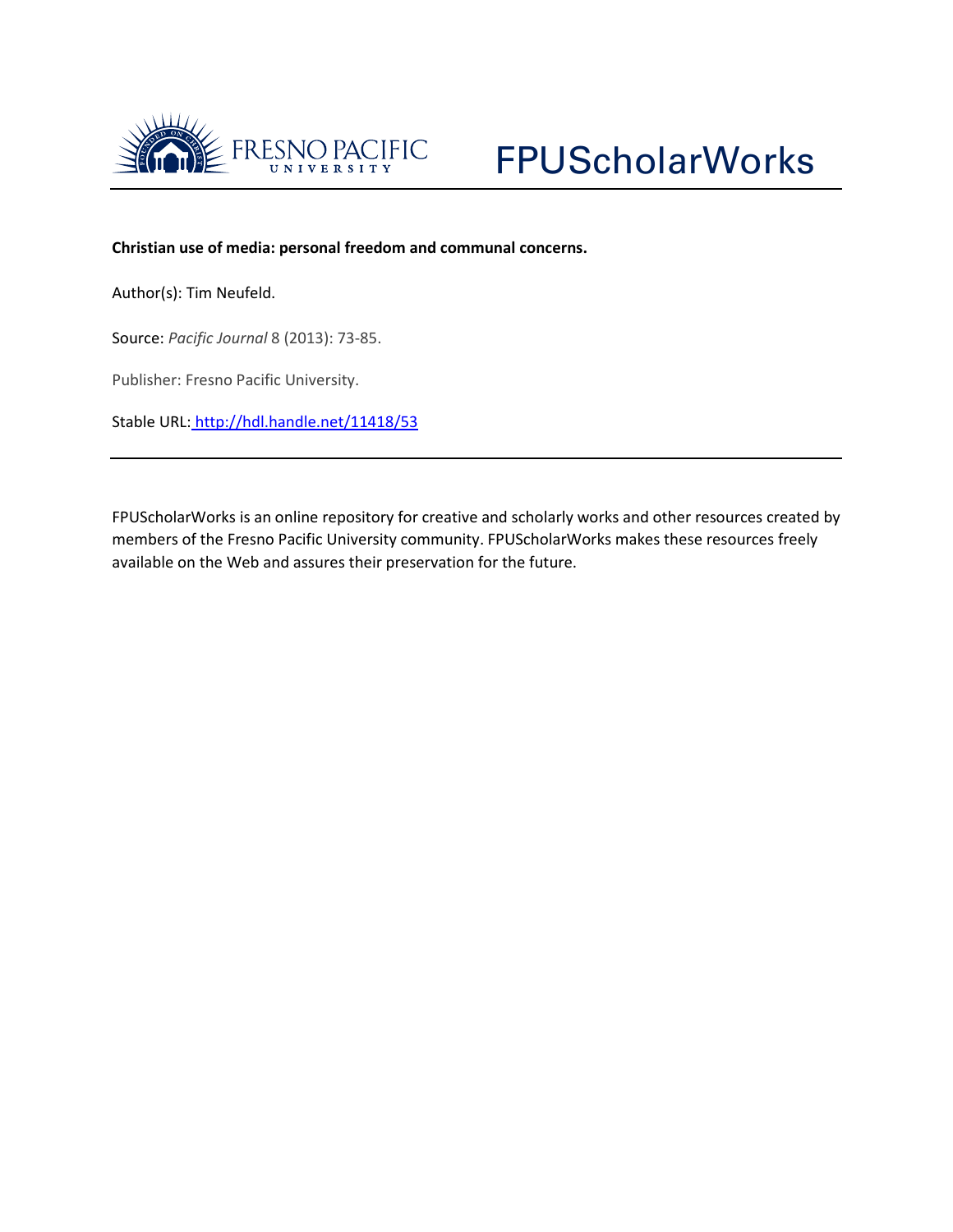# Christian Use of Media: Personal Freedom and Communal Concerns **TIM NEUFELD**

## **The Changing Shape of Media**

How should Christians respond to a confusing barrage of media in the twenty-first century? Much has changed in the last few decades: the mediums utilized to report information and entertainment have evolved, content has adapted to new technology and new systems of delivery have transformed the way we engage media. Fifty years ago the choices were much simpler. We listened to radio, watched television and read books, magazines and newspapers. Today, however, young children are weaned on types of media that leave an older generation confused and anxious.

In this article, "media" will be used broadly and defined as any type of mass communication that influences people through the distribution of news, entertainment and information. Traditional media developed historically first with print sources, then radio, film and television. "New media," while being a narrower field of media studies, is more complex due to its ongoing, interactive and ubiquitous nature, often including any form of content that is on-demand and digital such as computers, cell phones, social media, video games and the Internet. Today, the medium, the content the medium delivers and the system with which the content is delivered are symbiotic, all interactive and dependent on one another.

Americans are more media savvy today than at any other time. In general, viewing, reading and listening habits are shifting away from traditional sources in favor of the new media and people are spending significantly more time engaging media at younger and younger ages. The following statistics are worth noting as we consider how a Christian should use and respond to media.<sup>1</sup>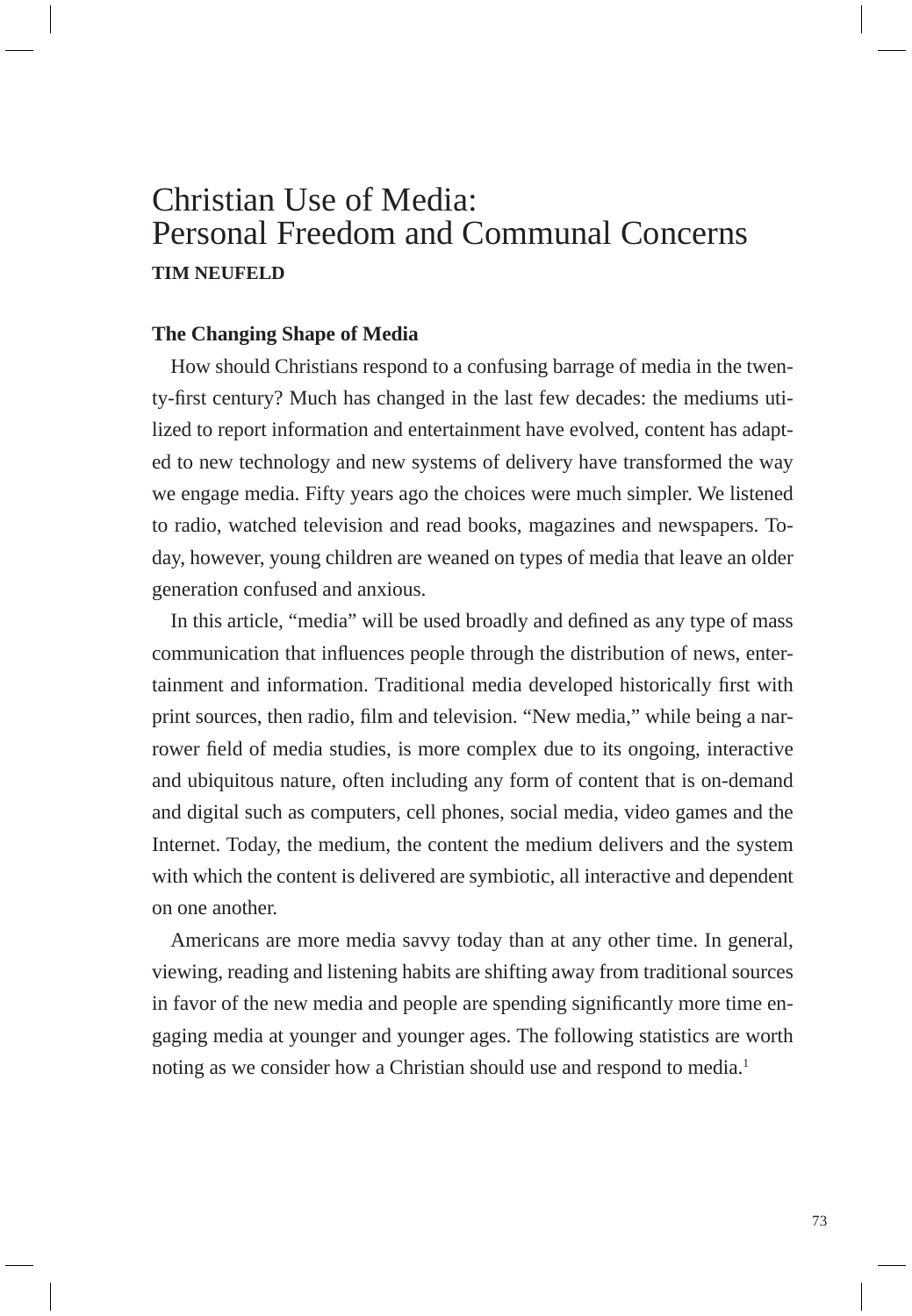- Still the dominant form of media, TV and video continue to hold steady with adults watching an average of four hours and thirtyfour minutes per day in 2011.
- Radio, newspapers, and magazines are big losers in every recent survey. Americans report significant decline in usage of these mediums in the last few years.
- Internet use continues to soar. In 2008 adults spent an average of 137 minutes per day surfing the web, while in 2011 that figure jumped to 167 minutes per day.
- Between 2006 and 2011, Americans increased time spent on social networks (in order of popularity: Facebook, Tumblr, Pintrest, Twitter) from 2.7 hours to 6.9 hours per person per month, and watching TV online (i.e. Netflix, Hulu, iTunes) from 6.3 hours to 23.1 hours per person per month.
- Getting daily news through online and mobile sources skyrocketed for adults between 2005 and 2011 from twenty-four percent to thirty-nine percent, far outpacing newspapers and radio and offering a serious challenge to television news broadcasts.
- One-quarter of Americans used an electronic reader such as Kindle or iPad to read books in 2012, up from sixteen percent a year earlier. In the same year, readership of printed books went down from seventy-two percent to sixty-seven percent.<sup>2</sup> (At the time of this article's writing, Barnes and Noble is struggling to remain as the last national bookstore.) $3$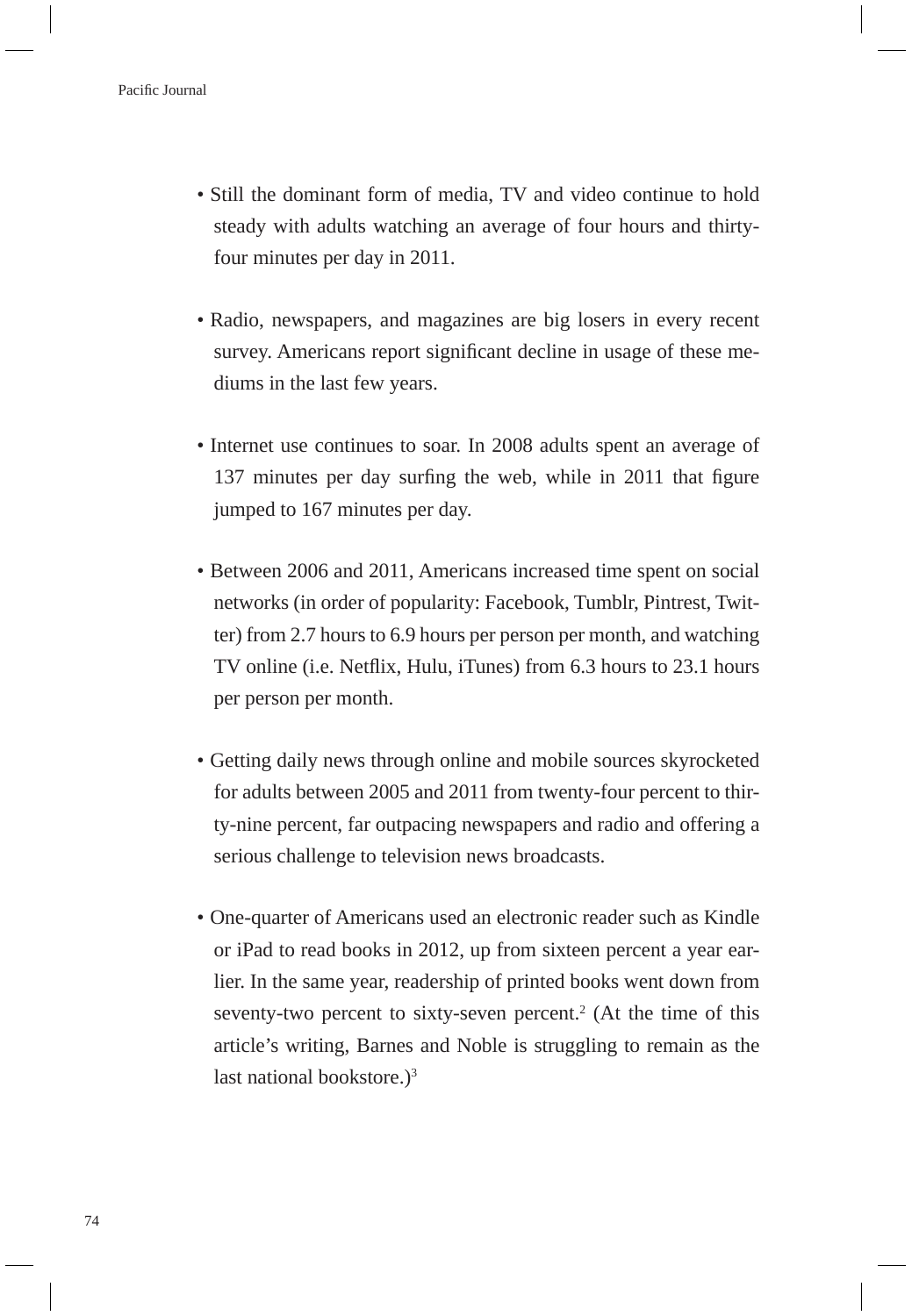- Regarding cell phone ownership among children, twenty percent of third-graders, eighty-three percent of those in middle school, and eighty-six percent of those in high school have them.
- Texting is by far the preferred way of communication for teens; those who have phones exchange an average of 3417 text messages per month.
- Minority kids spent an average of thirteen hours per day using mobile devices, computers, televisions, and other media in 2011. Alarmingly, that is four and a half hours more than white children.
- Americans are using more than one screen at a time to accomplish a task such as browsing the Internet, booking a flight, or managing finances. Ninety percent use multiple screens *sequentially*, moving from one device to another, and seventy-seven percent use devices *simultaneously*, such as engaging in social media on a tablet while watching TV.
- Forty percent of US households owned a video game system in 2009. Sixty-seven percent of American households engaged in playing video games on a system, computer or mobile device in 2010.4

In this world of ever-changing media, we need to critically evaluate our use of things like on-demand TV, streaming movies, digital music, eBooks, websites, video games, social media and more. Most of our viewing and listening is interactive, Internet-based, and easily accessible through home networks and mobile devices. These new media create opportunities for both good and bad uses.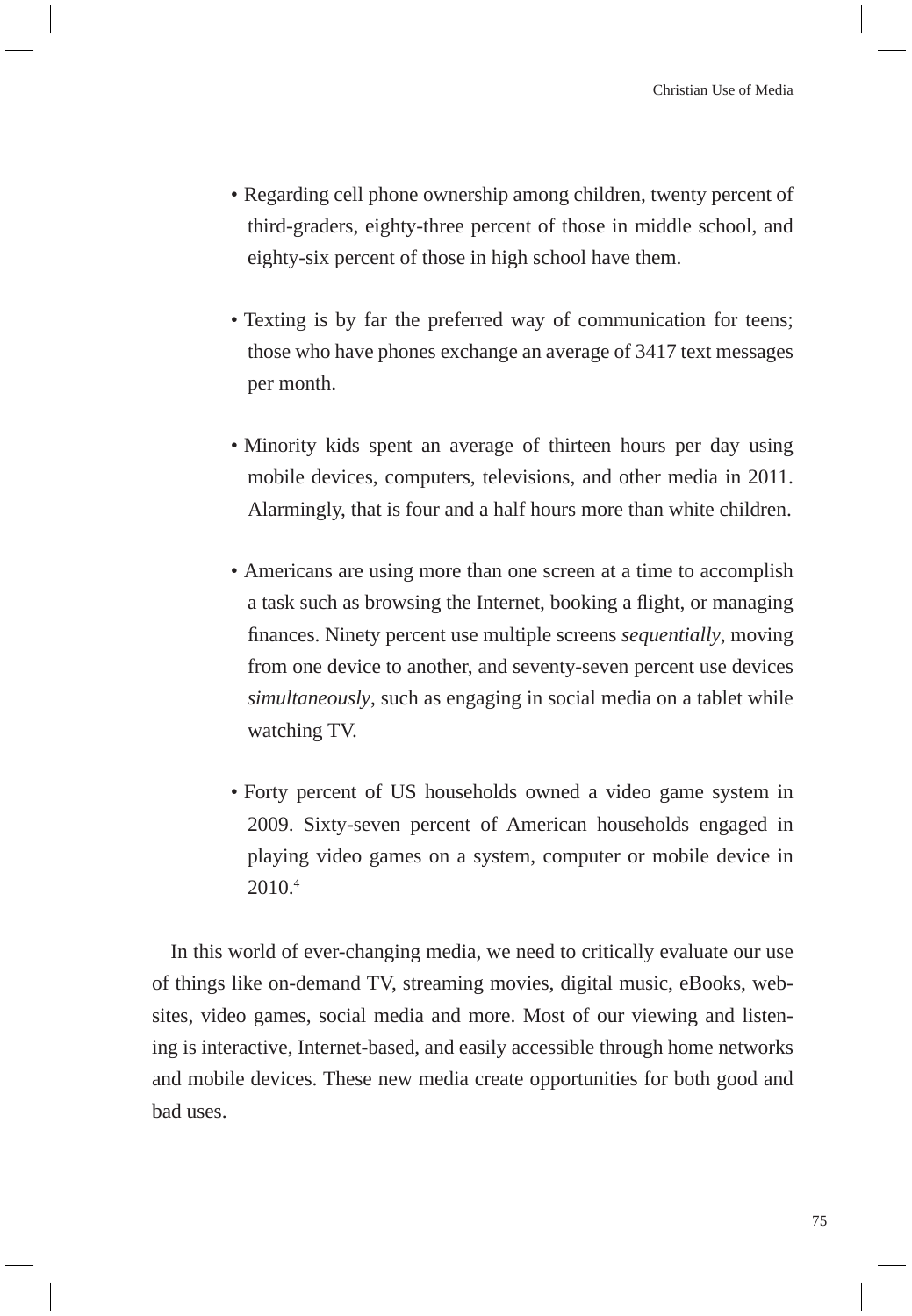#### **Paul's Dilemma**

Two thousand years ago, the Apostle Paul faced an interesting dilemma in Corinth. An investigation of his context may help Christians today formulate an appropriate response to media. In Paul's day, many believers thought eating meat was evil because it had been sacrificed to idols in pagan temples. This was a common practice in the major metropolitan center of Corinth. Butchered by priests, excess meat from temple ceremonies was sold in the market where it would be indiscernible from other meat products not used in idol worship.

The Jews were strictly forbidden from eating temple meat and thus required to investigate the source of the meat they were buying. A series of questions would help determine whether the meat being purchased was "safe." In a similar way today, many consumers are concerned about the origin of food they eat: Is the chicken free-range? Are the vegetables organic? Is the coffee fair trade? Though more information is available to the modern consumer about food products through labeling and education, the Jewish buyer was responsible for knowing whether or not the meat being bought had its origins in the temple worship of other gods.

As Paul began to work with the early church in Corinth, he was faced with a difficult contextual problem. The new gathering of "the Way" was an amalgamation of both Jews and Gentiles, and as a result, there were cultural problems that created significant tension between these two groups. Paul identifies several issues that are *adiaphora*, a Greek concept often applied to Pauline theology referring to the "nonessentials" of faith in Christ such as circumcision, observance of special holy days, and abstinence from meat sacrificed in the temple. Each of these would be held in high regard as regulatory and normative for the Jew, but Paul argues that these Jewish cultural practices no longer have merit in the new community of Christ because they mean nothing to God.

Turning to First Corinthians, we find a robust discussion of freedom, conscience, and care for others. Multiple times Paul refers to an oft used phrase heard in Corinth, "All things are lawful" (6:12, 10:23).<sup>5</sup> The noun in Greek meaning "lawful" is *exousia*, signifying a possibility that exists by virtue of a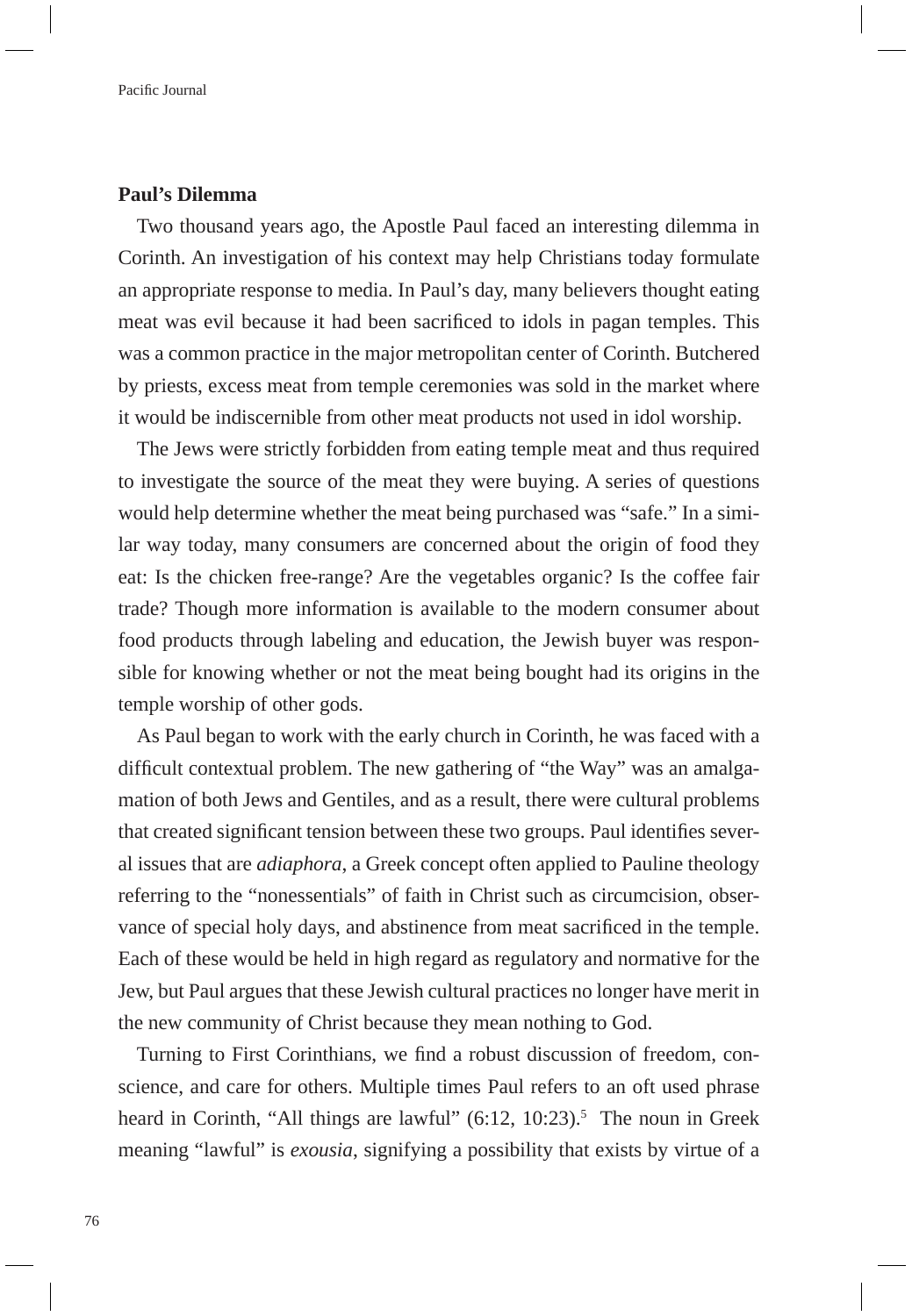God-given right. This freedom of conscience is foundational to the argument Paul is making in his letter to the Corinthians. Rather than restrict the young church membership, Paul endorses an attitude of freedom and permits people to consume the previously forbidden meat, instructing them, "Eat anything sold in the meat market without raising questions of conscience, for, 'The earth is the Lord's, and everything in it'" (10:25).

Paul's use of *exousia* indicates a conviction that all followers of Christ are granted a right, authority, or liberty to make personal free choices about *adiaphora*, culturally neutral issues. Earlier in his letter Paul says, "But food does not bring us near to God; we are no worse if we do not eat, and no better if we do" (8:8). Commentator Gordon Fee summarizes, "We are none the worse if we do not eat such food (as with not being circumcised) and we are no better if we do (as with being circumcised). Such are strictly matters of indifference to God. For Paul this would still be true, hence the positive way the aphorisms are presented. This is the 'authority/freedom' of the person in Christ."6

But while Paul is advocating for a freedom with regard to eating temple meat, he is also issuing a warning not to abuse this freedom. Each time he repeats the Corinthian expression "All things are lawful," he also adds a condition. In 10:23 he continues, "but not all things are beneficial" and "not all things build up." In doing so he turns the phrase. Some of the Corinthians were too quick to claim their right to freedom *(exousia)* and did so only to please themselves. The Jews may have used this argument in asserting their right/freedom to impose dietary regulations on the Gentiles. In return, the Gentiles could claim the same liberty in denouncing the prohibition of meat. In each case, the believer supported his or her position on the merit of personal freedom. Paul, however, warns that the point of freedom is for the benefit of others, to build them up, not for personal comfort or gain.

Paul supports a surprisingly liberal and broad sense of personal freedom, but there is a condition: "No one should seek their own good, but the good of others" (10:24). The right to exercise freedom, *exousia*, has its limits. The principle Paul teaches is that believers have great freedom to engage the culture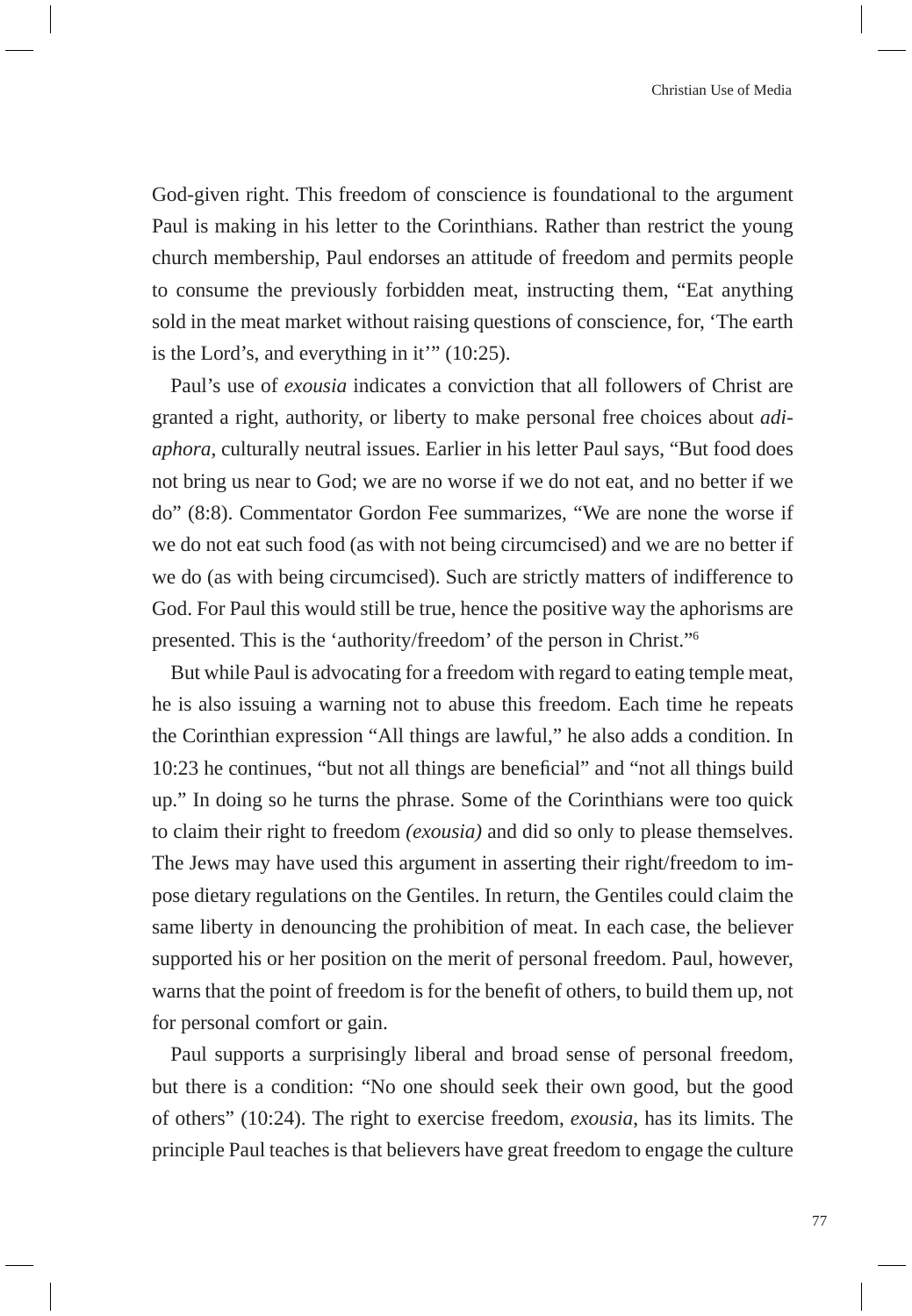around them and make choices regarding *adiaphora* (in this case eating meat), but also that restraint should be exercised if the freedom could cause another person to stumble (8:9, 10:28). On the contrary, freedom in Christ is granted so that believers may first and foremost practice an ethic of love, caring for the needs of the other. Fee again provides a summary, "Hence 'freedom' does not mean 'to seek my own good'; it means to be free in Christ in such a way that one can truly seek to benefit and build up another person."7

In the end, eating or not eating meat sacrificed to idols is not really the issue. The most important thing a follower of Christ must do is examine how his or her action will impact other believers. Paul was less worried with eating meat and primarily concerned about the edification of the early church. Such action by believers on behalf of the common good is an appropriate use of liberty and freedom.

Paul's teaching regarding meat is a good case study for us as we try to determine how Christians should use media. With regard to issues of *adiaphora,* Fee and Stuart appropriately note:

In twentieth-century America alone the list of such matters has included clothing (length of dresses, ties, women's slacks), cosmetics, jewelry, entertainment and recreation (movies, television, cards, dancing, mixed swimming), athletics, food, and drink. As with those who judged Paul's freedom on the matter of idol food, so it always is that those who think abstinence from any one of these constitutes holiness before God do not think of them as matters of indifference.<sup>8</sup>

For some believers, it is tempting to think that various forms of media are evil, but like meat in Paul's day, television, websites, social media and the like are not good or bad. Nor is a particular form of media Christian or non-Christian. Media are neutral—they are *adiaphora*. It is what we do with them that serves a good or bad function. How we exercise our *exousia*, our right to free choice, might place us in jeopardy not because of what we eat or drink, but by how we influence our Christian brothers and sisters through our eating and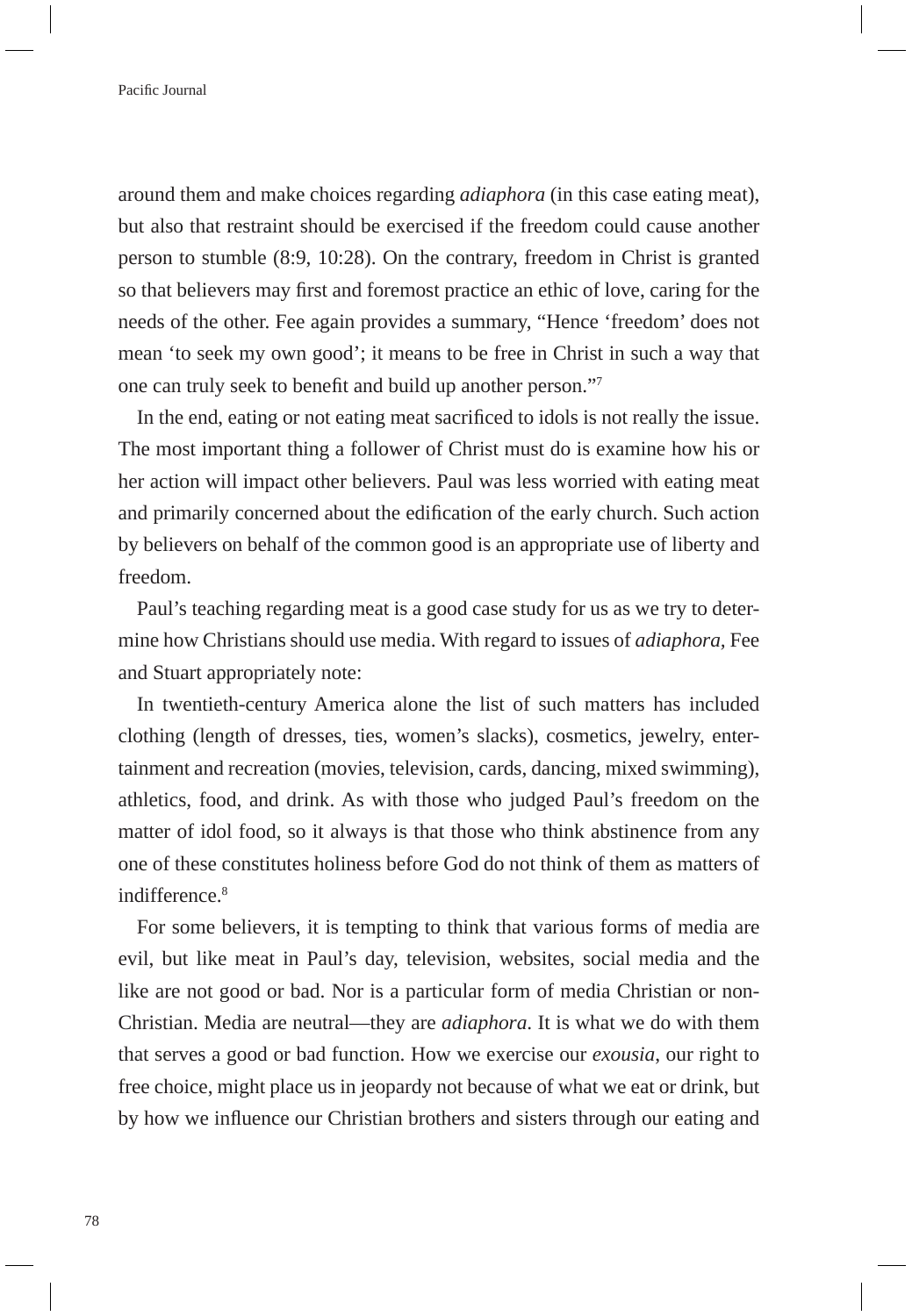drinking. An ethic of love modeled after Jesus should always work to build and edify the community, never to offend or tear it down.

### **Good or Bad?**

Can the internet be used for evil? Certainly. Can cable, satellite and fiberoptic signals provide us with good and wholesome content? Absolutely. The question we should be asking is—as it was for Paul—does participating in this form of media edify or obstruct a Christian lifestyle, especially in relationship to other believers? All media have the potential to draw us closer to God, as well as drive a wedge between us and our creator.

Determining what materials are helpful or harmful is a tricky task. Just as eating meat in Paul's day was considered dangerous by some believers and neutral by others, many Christians today have vastly different viewing and listening standards. It might seem helpful to create a catalog of acceptable and unacceptable material, but blacklists are always relative and problematic. What is appropriate for one person might be a stumbling block for another.

Each of us needs to consider our own context carefully when deciding what type of media should or should not be engaged. Whereas some R-rated films have a message worthy of viewing, it would be inappropriate to view any Rrated movie in the presence of a 10-year-old child. A military documentary could be used in an educational context quite appropriately, but it might be detrimental to a veteran suffering from post-traumatic stress disorder. A fantasy novel might excite the imagination of one reader, but it also has the potential to frighten another. Video games can be a fun pastime for an entire family, but they can also lead to addiction for those who abuse them.

Returning to the Apostle Paul's dilemma, media resources themselves are *adiaphora*; they are matters of indifference to God. Our engagement with them is not in question. In fact, due to the ubiquitous, symbiotic nature of the new media, it would be quite futile to attempt a boycott of any one medium. For example, it would be impossible to completely abstain from video games as lines are blurred between video game systems, online educational programs,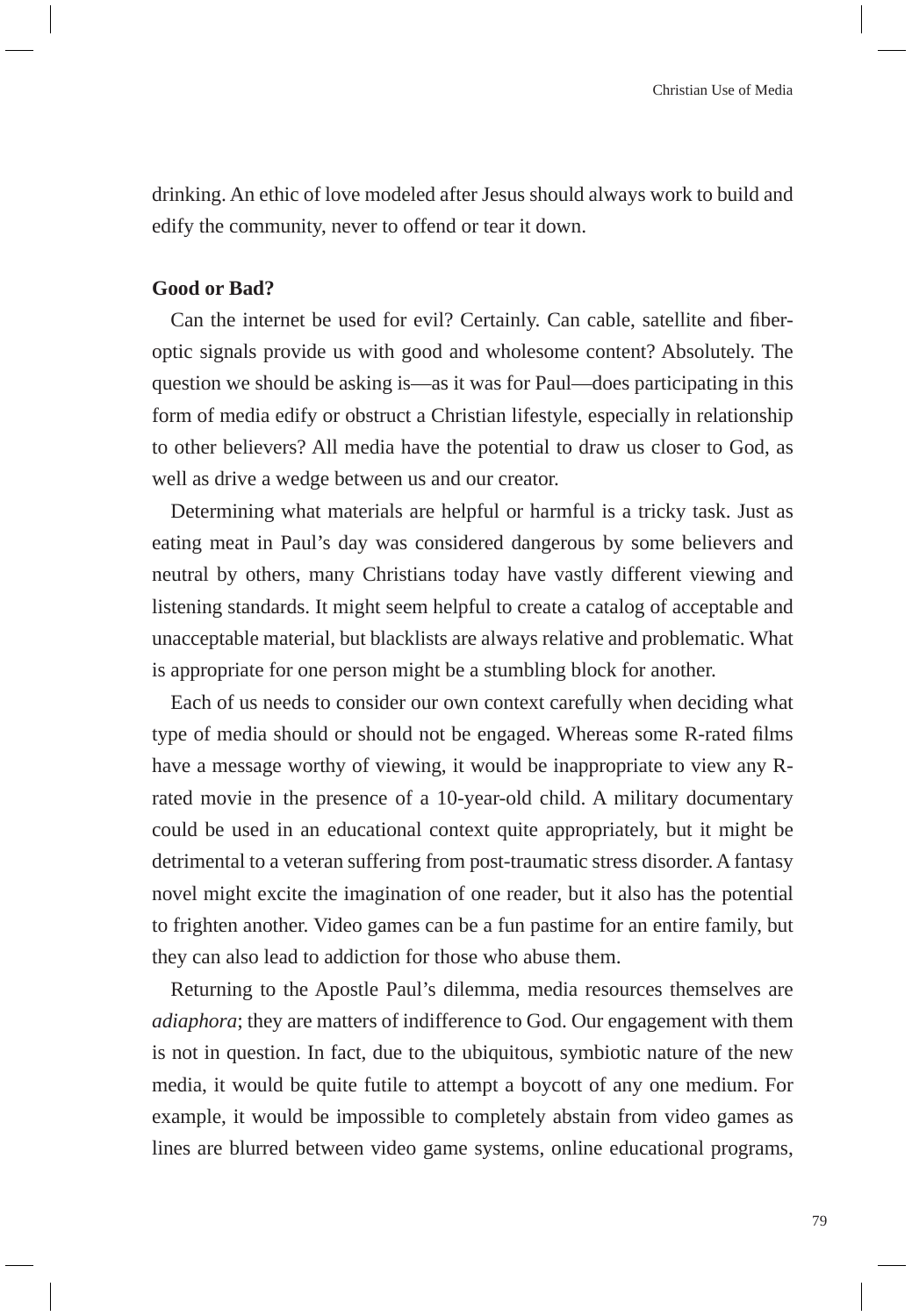interactive DVDs, instructional software, mobile devices, etc. The concerned consumer is left asking: What exactly is a video game? Is a website that engages the user's math skills to write html code with the end product of a tic-tac-toe game a video game? What about a program that teaches logic through chess lessons? Or gaming software that helps the user compose songs by teaching music theory, rhythm, instrumentation and digital editing?

#### **Helpful Guidelines From Scripture**

Though he promoted a spirit of freedom in engaging the culture, Paul also reminds the Corinthians twice that "not all things are beneficial"  $(6:12, 10:23)$ . He accentuates the point even stronger in 6:12 by noting, "'All things are lawful for me,' but I will not be dominated by anything." Paul was aware that the exercising of personal freedom could lead to unintended negative consequences. Paul warns that sometimes appetite itself can grow so strong it becomes the master. In a comparable way, believers today are free to use media, but never in such a way that media begin to control or dominate believers' lives. Appetites are natural and normal until the appetite itself enslaves a person. Two additional biblical texts help us examine whether we are wisely interacting with media in helpful ways.

Long ago, the Psalmist considered the value of things he placed in front of his eyes. In Psalm 101, singing of God's love and justice, the king proclaims his desire to live a blameless life. How will this happen? He pledges, "I will not set before my eyes anything that is base." He continues, "I hate the work of those who fall away; it shall not cling to me. Perverseness of heart shall be far from me; I will know nothing of evil." And later in the Psalm, "I will look with favor on the faithful in the land." Walter Brueggemann considers Psalm 101 to be a psalm of reorientation. This is a royal hymn that grounds the king and orients him to the nature of God in a new, surprising, and grace-infused way. Psalm 101 provides a model for reorienting one's self to the world and culture around.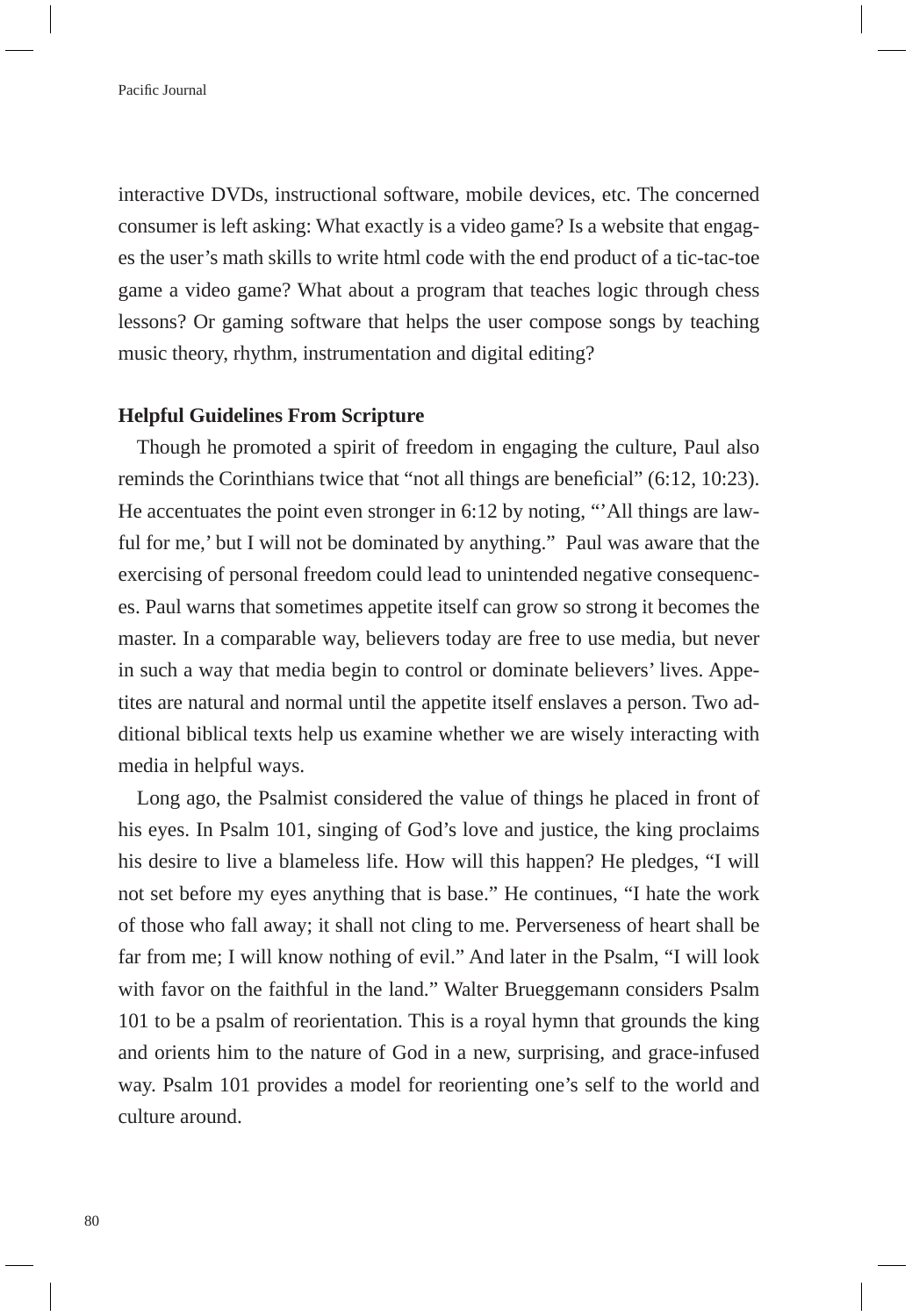As he concludes his letter to the Philippian church, Paul punctuates his passionate plea for unity by naming virtuous qualities that should characterize a Christian's life. He encourages the Philippians to focus on the things of God and get rid of all distractions. "Finally, beloved, whatever is true, whatever is honorable, whatever is just, whatever is pure, whatever is pleasing, whatever is commendable, if there is any excellence and if there is anything worthy of praise, think about these things" (4:8). Furthermore, Paul doesn't leave these in the abstract. He understands such virtuous character to be foundational for a Christian ethic: "Keep on doing the things that you have learned and received and heard and seen in me" (4:9). Paul expects these Christian graces to be lived out in the believer's daily life.

## **Questions to Ask**

With guidance from Scripture, each of us is responsible for assessing our own use of media. As Paul suggests, there will always be a tension between personal freedom and the good of the community. Orienting ourselves to the nature of God and pursuing an ethic of grace and virtue will also help us be wise in making choices. While media are neither good nor bad, they can be used for such purposes. The following questions may be helpful in determining whether what we are watching and listening to is beneficial.

- Is the material violent? Many studies have been done on violence in media, but it is not possible to conclude that engagement with media violence alone causes one to act violently. However, movies and video games filled with gratuitous violence, blood and gore can indeed have the effect of desensitizing viewers, especially young impressionable ones.
- Is the material exploitative? Media that treat women, minorities, and any marginalized or victimized group badly are never accept-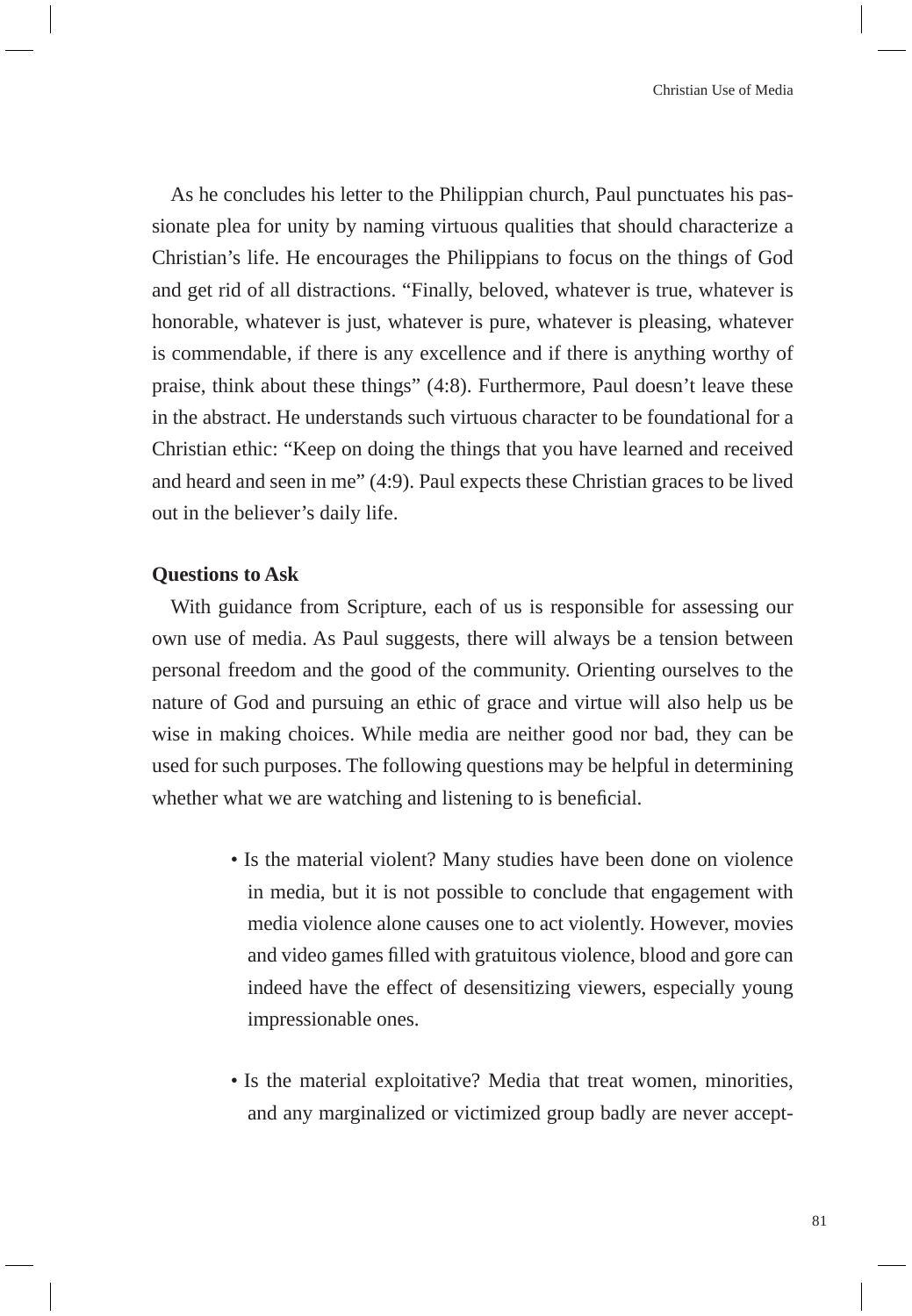able. In harmony with an ethic of love, we must choose carefully the websites, magazines, books, and music that we accept and subscribe to.

- Does the material use crude humor? Comedy that relies on an excess of offensive, obscene or sexual humor runs counter to the Christian lifestyle. Humor that denigrates or slanders another in an ongoing way does not build up the body of Christ.
- Is the material addictive? Pornography, social media, and video games can lead to addictive behaviors that often impede normal patterns of life. When sleep, work, family and spiritual nurture are disrupted by media, it is time to reassess one's involvement with a particular medium (or mediums).
- Does the material encourage harmful behavior? Any form of media that glorifies violence, substance abuse, and profanity has the potential to influence people, particularly children and teens, negatively.
- How much time is spent with the material? Balance is critical in all areas of life—too much time spent playing video games, engaging in social media, or watching movies will take time from other priorities.

### **Recommendations**

Contemporary culture is replete with new media. These media can be used for good or bad, depending on how the user engages them. Paul assures us that we have freedom in Christ, especially with regard to nonessentials of the faith, but that the abuse of individual freedom can have a detrimental impact on the larger Christian community. When media engagement leads to unvirtuous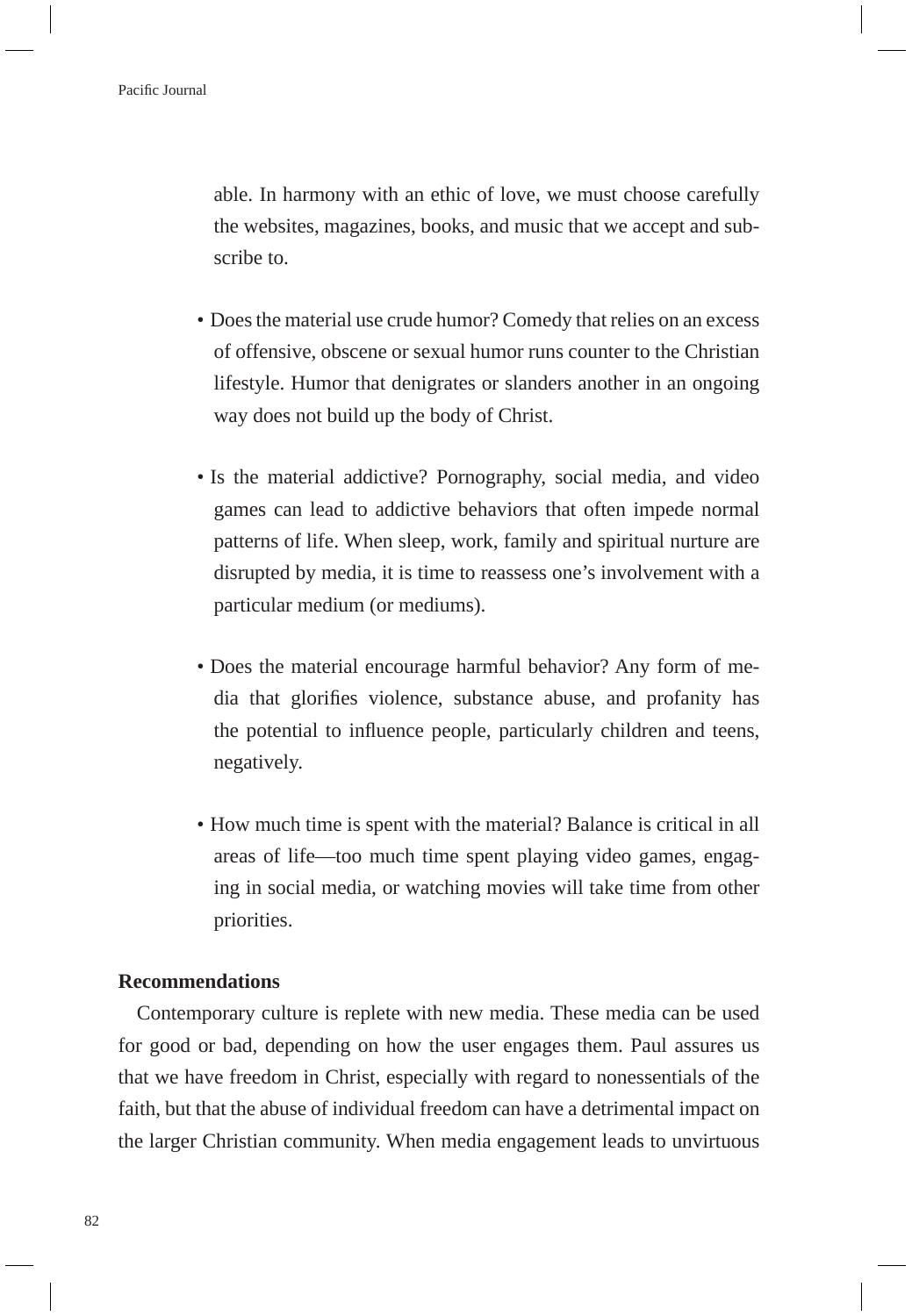habits, either with regard to personal practice or community participation, it is important for Christians to assess their usage carefully. In conclusion, the following recommendations should be considered by followers of Christ.

- First and foremost, Christians should become more aware of their own media engagement, especially regarding the type and amount of media being consumed. Without careful reflection, believers are likely to succumb to unintended negative consequences.
- Ask about the implications of media usage on the Christian community and the larger culture. For example, many youth groups will use video games—even violent first-person-shooter games like Halo—as a way of attracting unchurched teens. It is important to consider how the use of these games, along with massive sound systems, rapidly shifting video images, and heavy electronic communication shape the life and experience of a community.
- Use media to examine and learn about the human condition, with careful consideration of humanity's relationship to God. Truth can be found in both sacred and secular sources, and all truth gives the opportunity for reflection upon God's redemptive mission in this world.
- Allow for Christians to have varied media habits and practices. Individual churches tend to be homogeneous regarding practical beliefs and standards of Christian lifestyle, thus, engaging those who believe differently in the same community becomes a difficult challenge reminiscent of Paul's context. When extending a spirit of grace, followers of Christ will often find themselves in disagreement.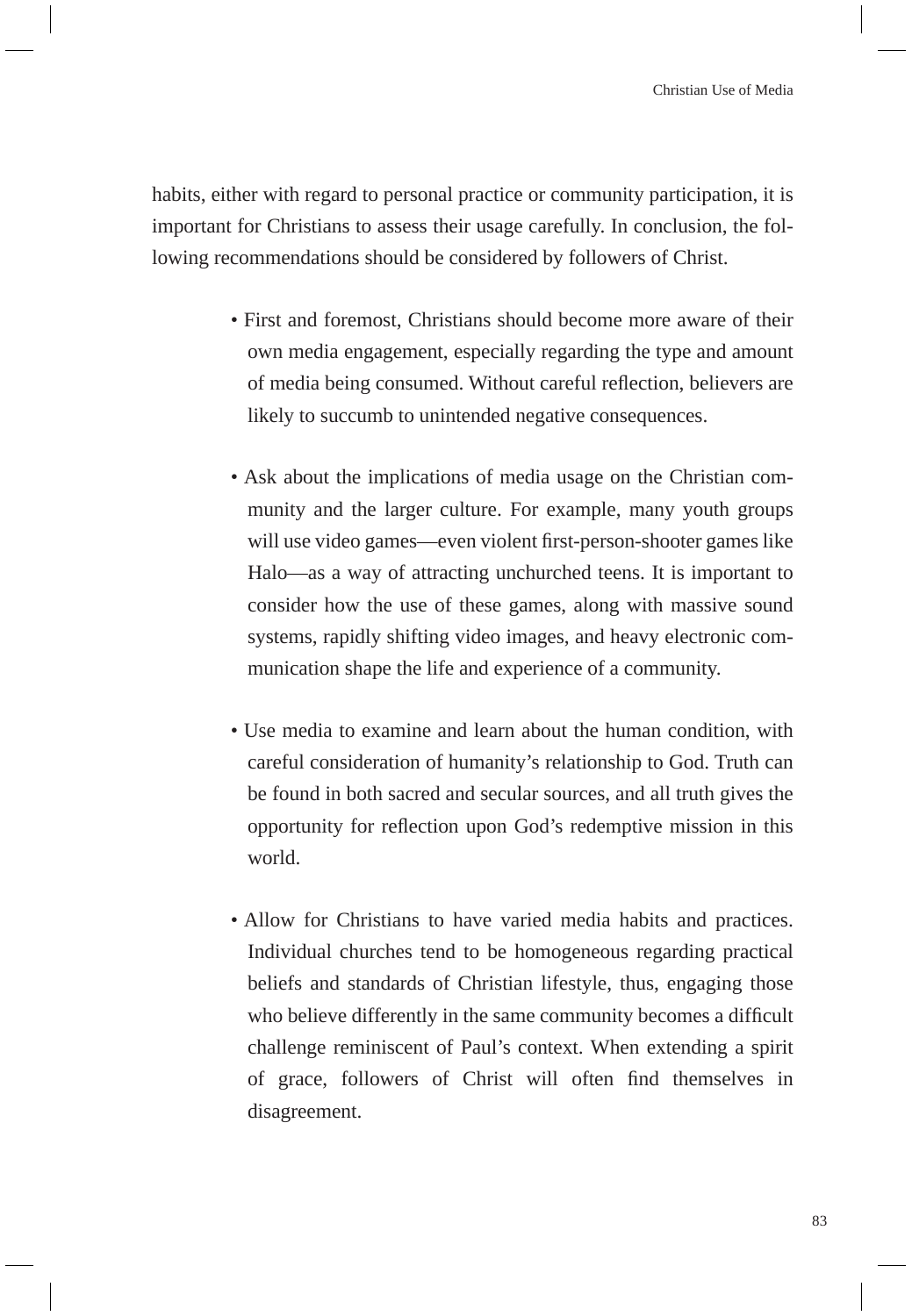• Begin to discuss standards and practices in corporate environments, especially in the family. Many families do not consider together what might or might not be suitable media engagement. The topic at hand provides a remarkable, even divine opportunity to sit together as a family. Rather than follow a prescribed list of appropriate or inappropriate practices, each family should work hard to articulate their own plan for media usage in a spirit of consensus.

## **Whatever You Do**

In his New Testament letters, Paul often speaks of freedom in Christ. This freedom, however, should never come at the expense of another believer or to the detriment of the believer's own spiritual journey. In today's rapidly changing media culture, Christians are often left dazed and confused, wondering what is right or wrong. Even worse, many believers are indiscriminately engaging in media without critically thinking through what Marshall McLuhan identifies as the medium and the message; both are important to a thorough investigation. It is time for an extensive hermeneutic of media.

As we seek to use media wisely, it is helpful to remember a final instruction Paul gave the Corinthians with regard to meat: "So whether you eat or drink or whatever you do, do it all for the glory of God" (1 Corinthians 10:31). We would do well to post this verse on every bookshelf, game system, computer screen, and mobile device we own, and then think about how we might do this together as followers of Christ.

#### **NOTES**

- **<sup>1</sup>**"Media Literacy Clearinghouse," Frank Baker, accessed July 22, 2013, http://www.frankwbaker.com/mediause.htm unless otherwise noted.
- **<sup>2</sup>**"Factbrowser," accessed July 22, 2013, http://www.factbrowser.com/tags/ereader.
- **<sup>3</sup>**"Has The Nook Saved Barnes & Noble From Going The Way Of Borders?," Lynn Neary, National Public Radio, accessed February 28, 2013, http://www.npr.org/2013/02/26/172932960/ has-the-nook-saved-barnes-noble-from-going-the-way-of-borders.
- **<sup>4</sup>**"Video Game Industry Statistics," Infographic List, accessed July 22, 2013, http:// infographiclist.com/2013/02/20/video-game-industry-statistics-infographic-2.
- **5** All scripture quotations are from the New Revised Standard Version.